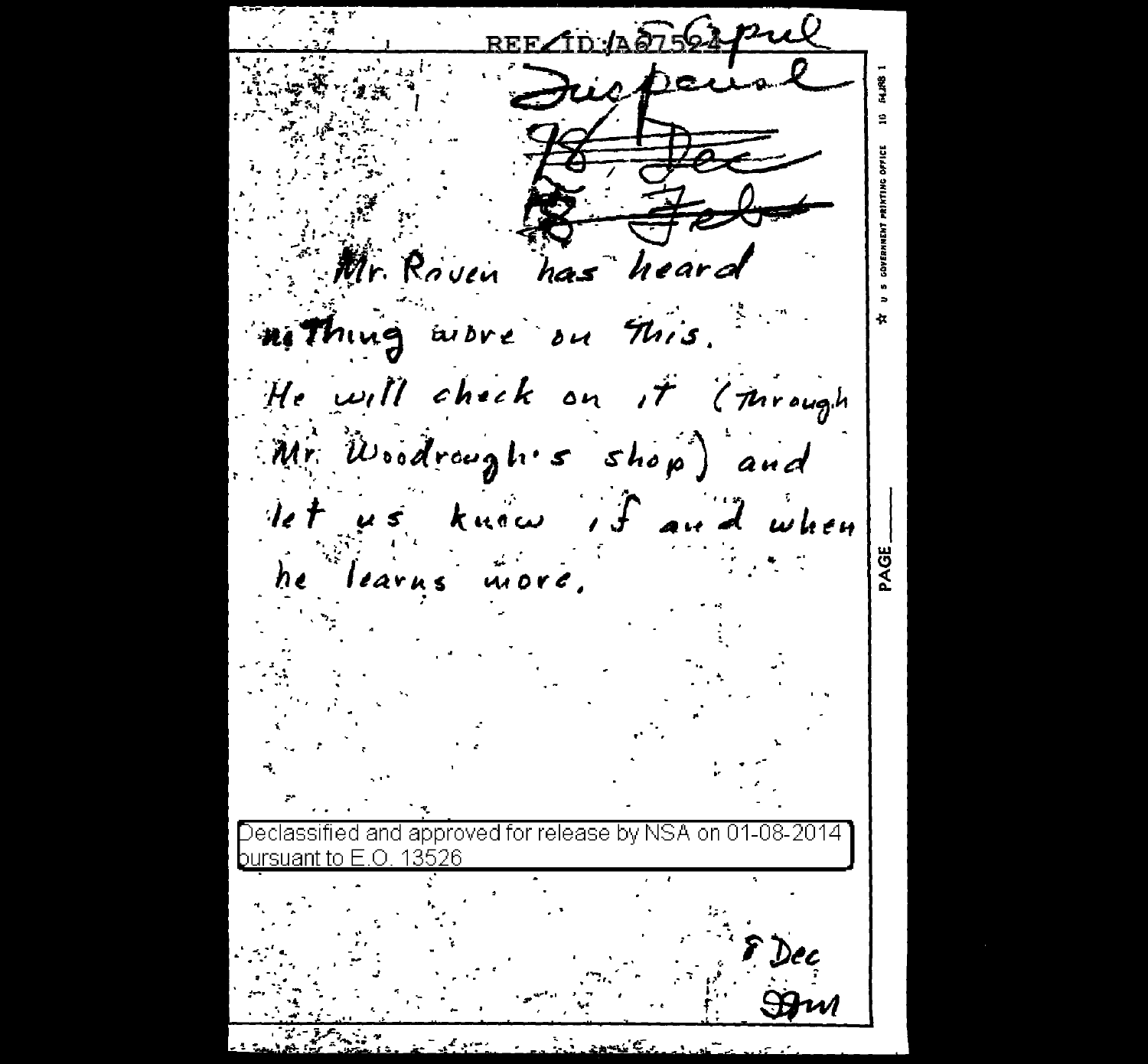REF ID: A67524 Mr. Burns has neither heard nor seen anything further on This. He says that P/P are "out of it" and probably would. near anything more of it. He now says Mat Mr. Siers itold him That Mr. Raven is handling The matter. c Dec. Sous My Raven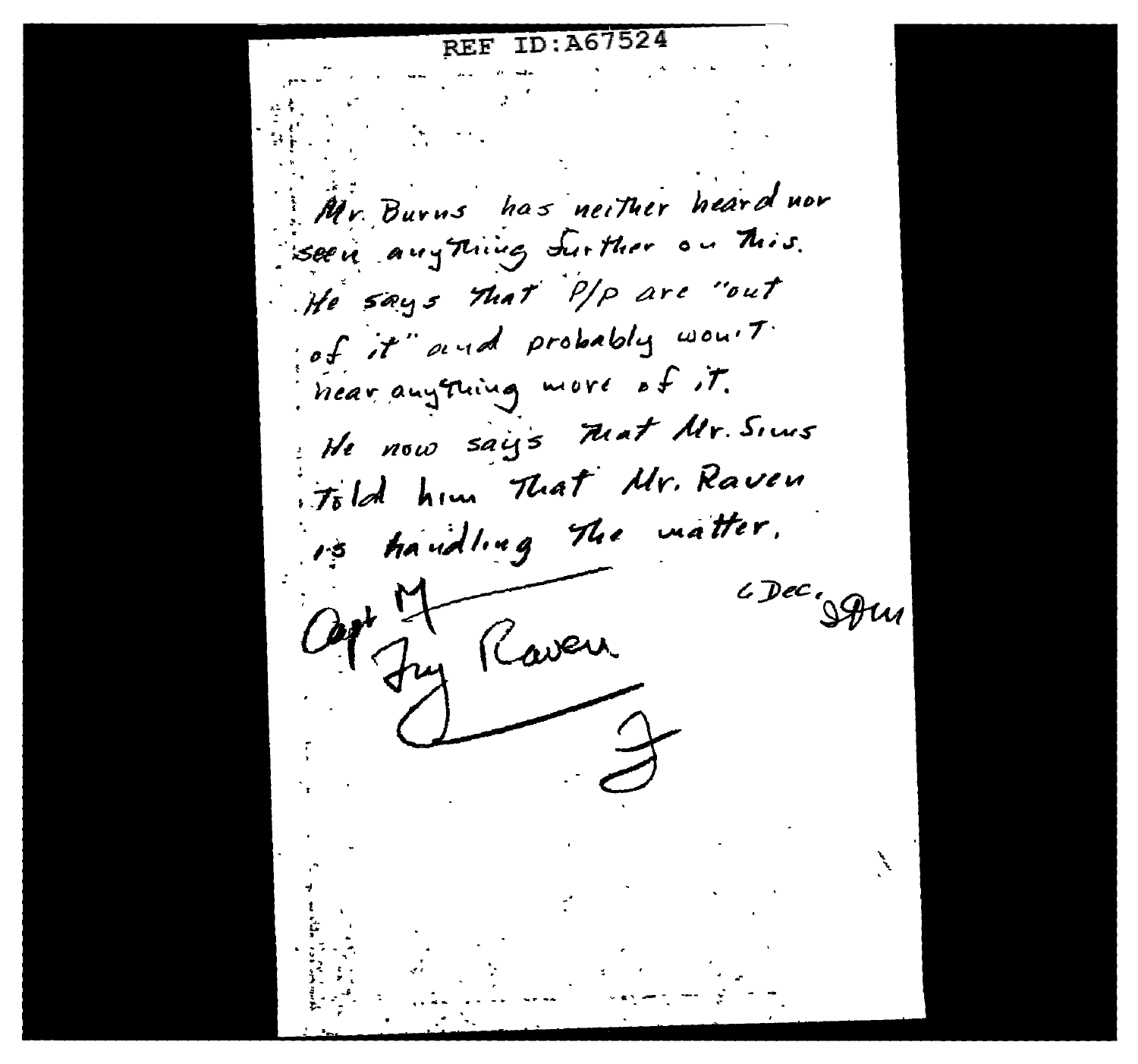NEUER "ISE FOR APPROVALS, DISAPPROVALS, **MEMO ROUTING SLIP** CONCURRENCES, OR SIMILAR ACTIONS 1 NAME OR TITLE **INITIALS CIRCULATE COORDINATION** ORGANIZATION AND LOCATION DATE  $\overline{\mathbf{2}}$ **FILE INFORMATION**  $\overline{\mathbf{3}}$ **NECESSARY** ACTION **NOTE AND RETURN** 4 **SEE ME SIGNATURE REMARKS** P/P has no further info. Richard is due to depart for US on 30 Nov. Mr. Barns (PIP) checked with Mr. Sims (PROD) Sims has nothing further. It is possible That Mr. Ravin # may have heard something without the knowledge of either Mr. Burvis or Mr. Sins FROM NAME OR TITLE DATE 8 Nov ORGANIZATION AND LOCATION **TELEPHONE** Replaces DA AGO Form 895, 1 Apr 48, and AFHQ<br>Form 12, 10 Nov 47, which may be used. FORM 16-48487-4 SPO FEB 50 YO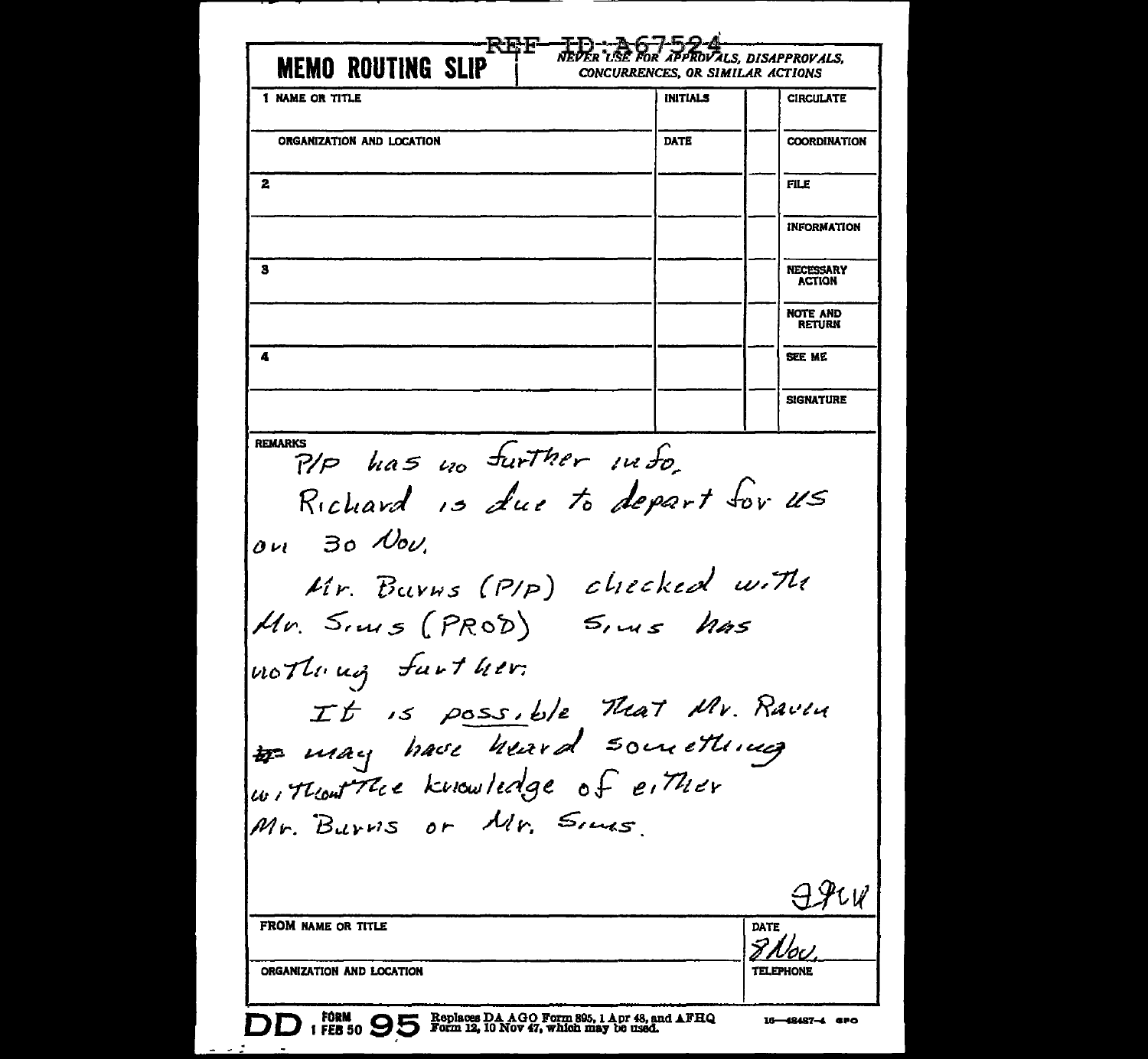|                                                                                                                                | <b>INITIALS</b> | <b>CIRCULATE</b>                  |
|--------------------------------------------------------------------------------------------------------------------------------|-----------------|-----------------------------------|
| ORGANIZATION AND LOCATION                                                                                                      | DATE            | <b>COORDINATION</b>               |
| 2                                                                                                                              |                 | <b>FILE</b>                       |
|                                                                                                                                |                 | <b>INFORMATION</b>                |
| з                                                                                                                              |                 | <b>NECESSARY</b><br><b>ACTION</b> |
|                                                                                                                                |                 | <b>NOTE AND</b><br><b>RETURN</b>  |
| Æ                                                                                                                              |                 | SEE ME                            |
|                                                                                                                                |                 | <b>SIGNATURE</b>                  |
| Too early To expect a report<br>on The demonstration. It is<br>gaite I.kely That The domonstra-<br>Trou has not yet been held. |                 |                                   |
|                                                                                                                                |                 |                                   |